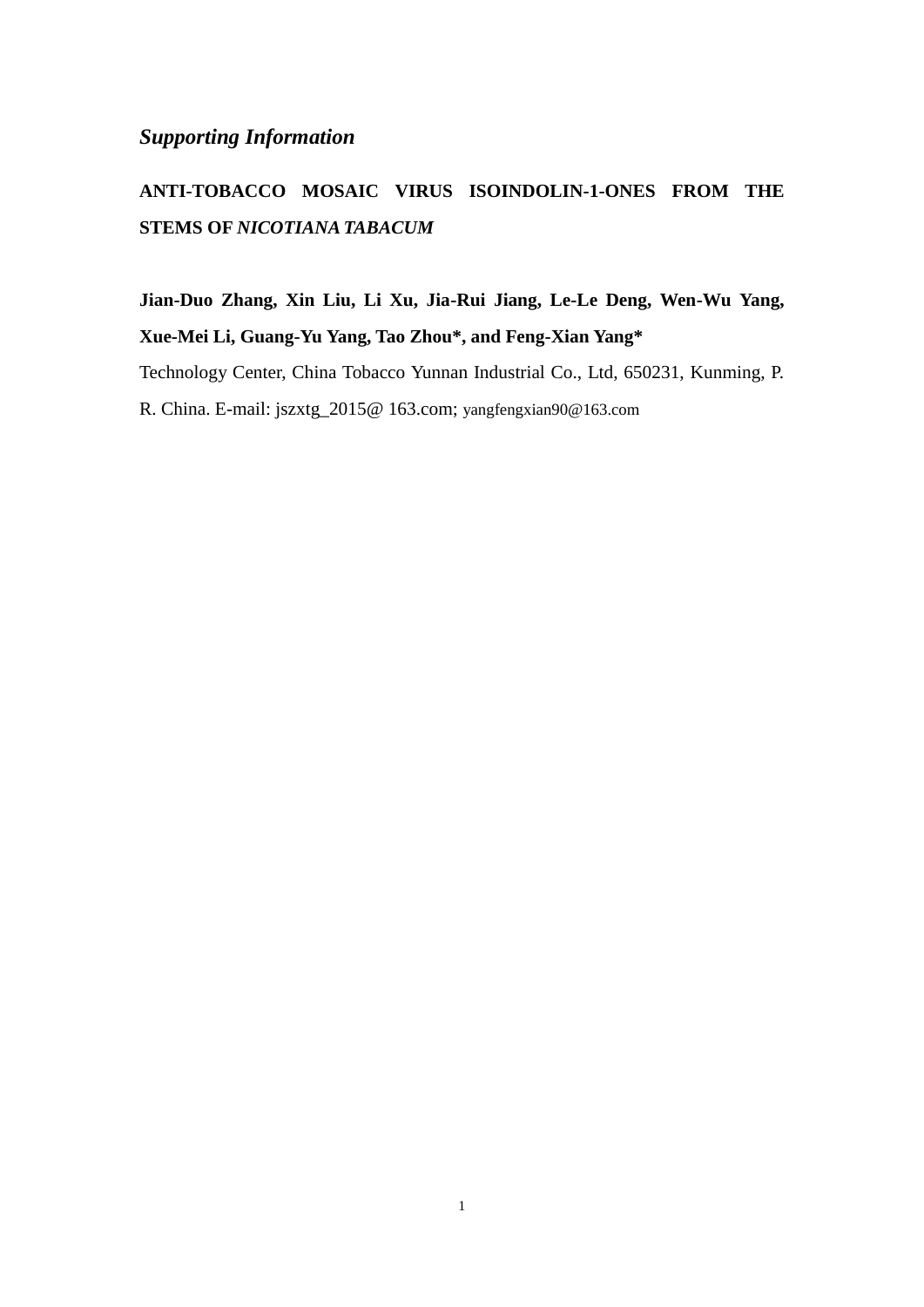| No.               | <b>Contents:</b>                                                                      | Pages:  |
|-------------------|---------------------------------------------------------------------------------------|---------|
| <b>Figure</b>     | <sup>13</sup> C NMR, <sup>1</sup> H NMR, HSQC, and HMBC spectra of 2,4-dimethyl-6-(3- | $3-6$   |
| <b>S1-S4</b>      | methyl-2-oxobut-3-enyl)isoindolin-1-one (1)                                           |         |
| <b>Figure</b>     | <sup>13</sup> C NMR and <sup>1</sup> H NMR, and HMBC spectra of                       |         |
| <b>S5-S7</b>      | 2,5-dimethyl-6-(3-methyl-2-oxobut-3-enyl)isoindolin-1-one (2)                         | 7-9     |
| <b>Figure</b>     | <sup>13</sup> C NMR and <sup>1</sup> H NMR, and HMBC spectra of                       | $10-12$ |
| <b>S8-S10</b>     | 2,4-dimethyl-6-(3-methylbut-2-enyl)isoindolin-1-one (3)                               |         |
| <b>Figure S11</b> | <sup>1</sup> H NMR spectrum of <b>1</b> , the compound had been purified again.       | 13      |

## **Contents of Supporting Information**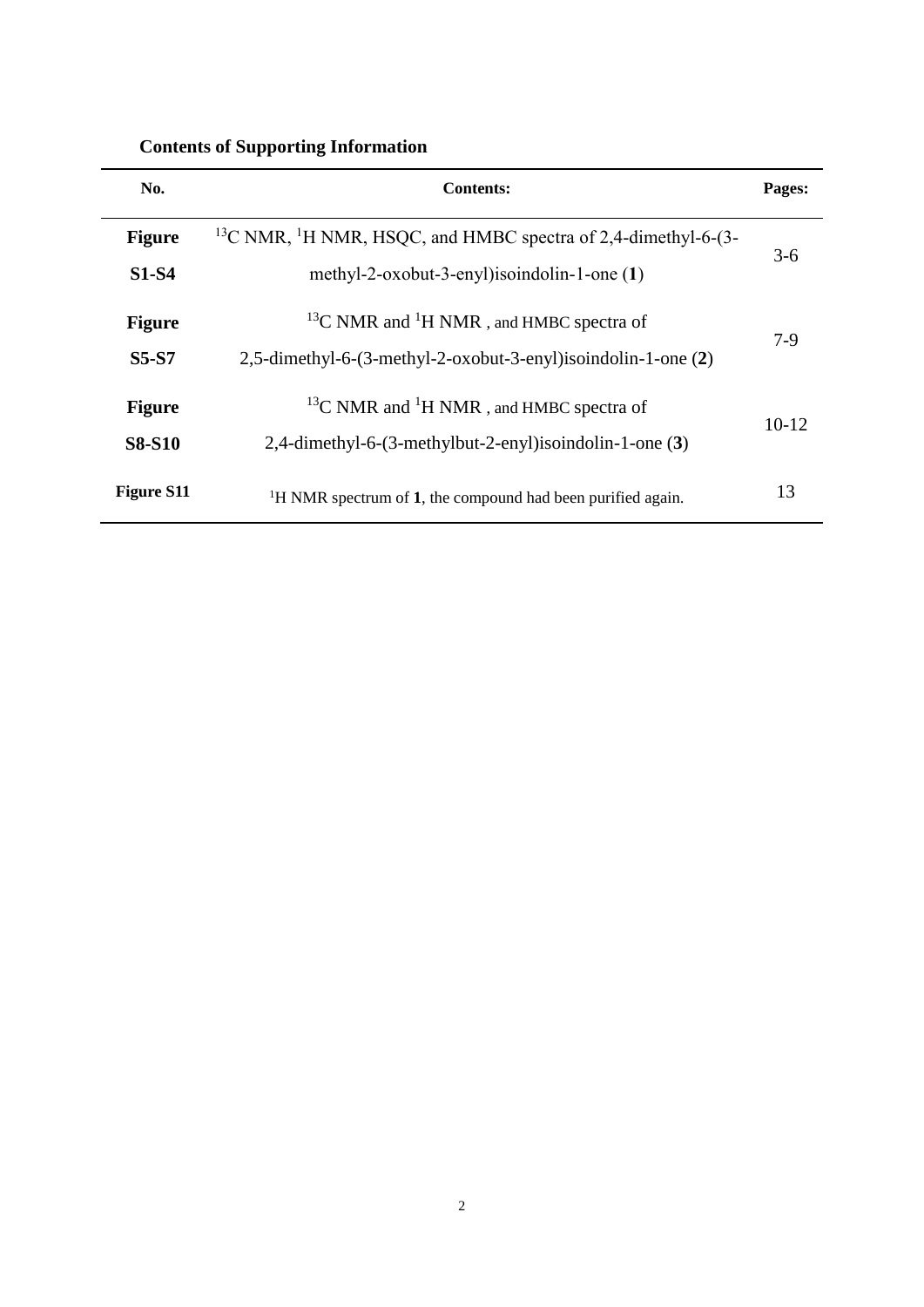



3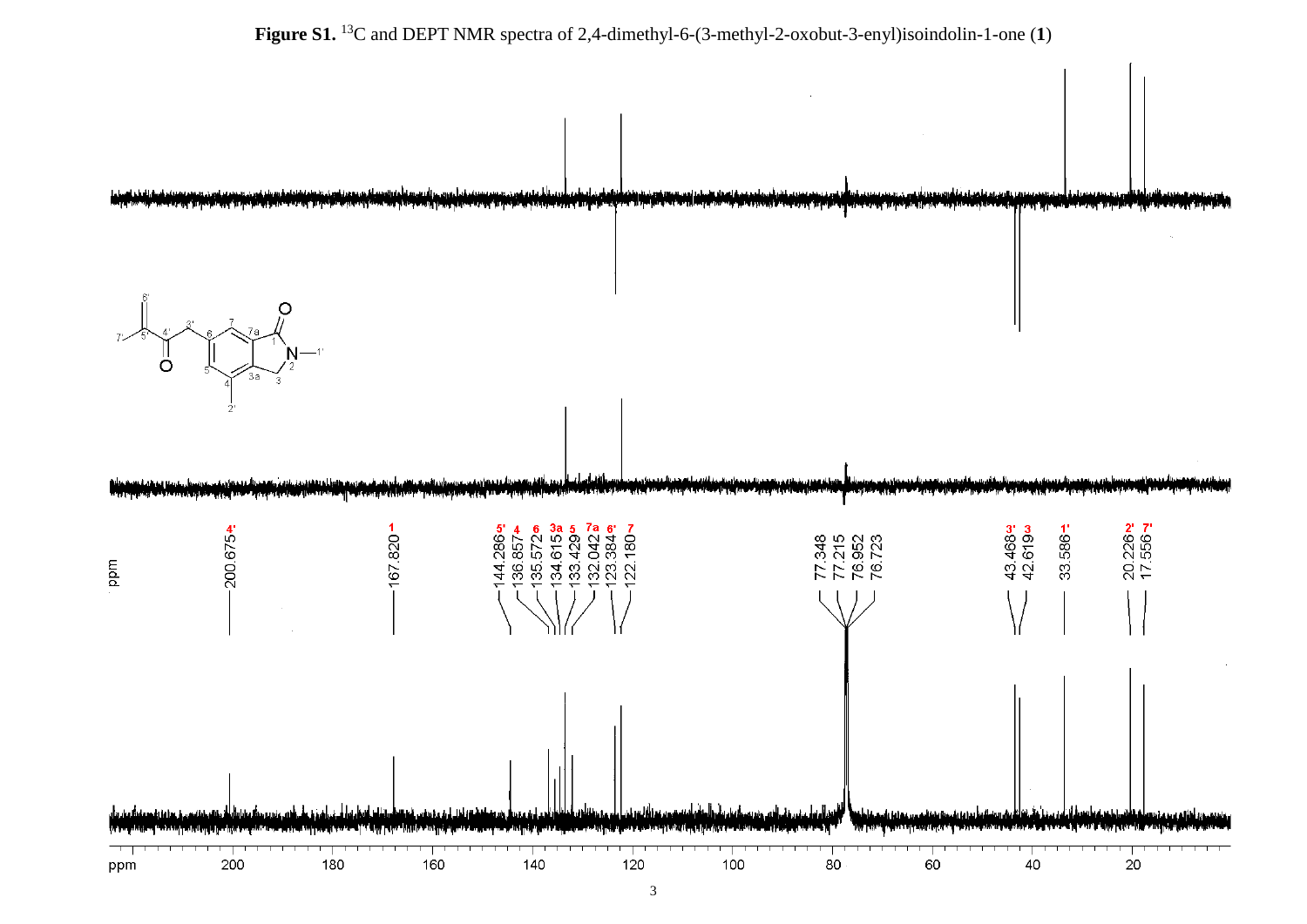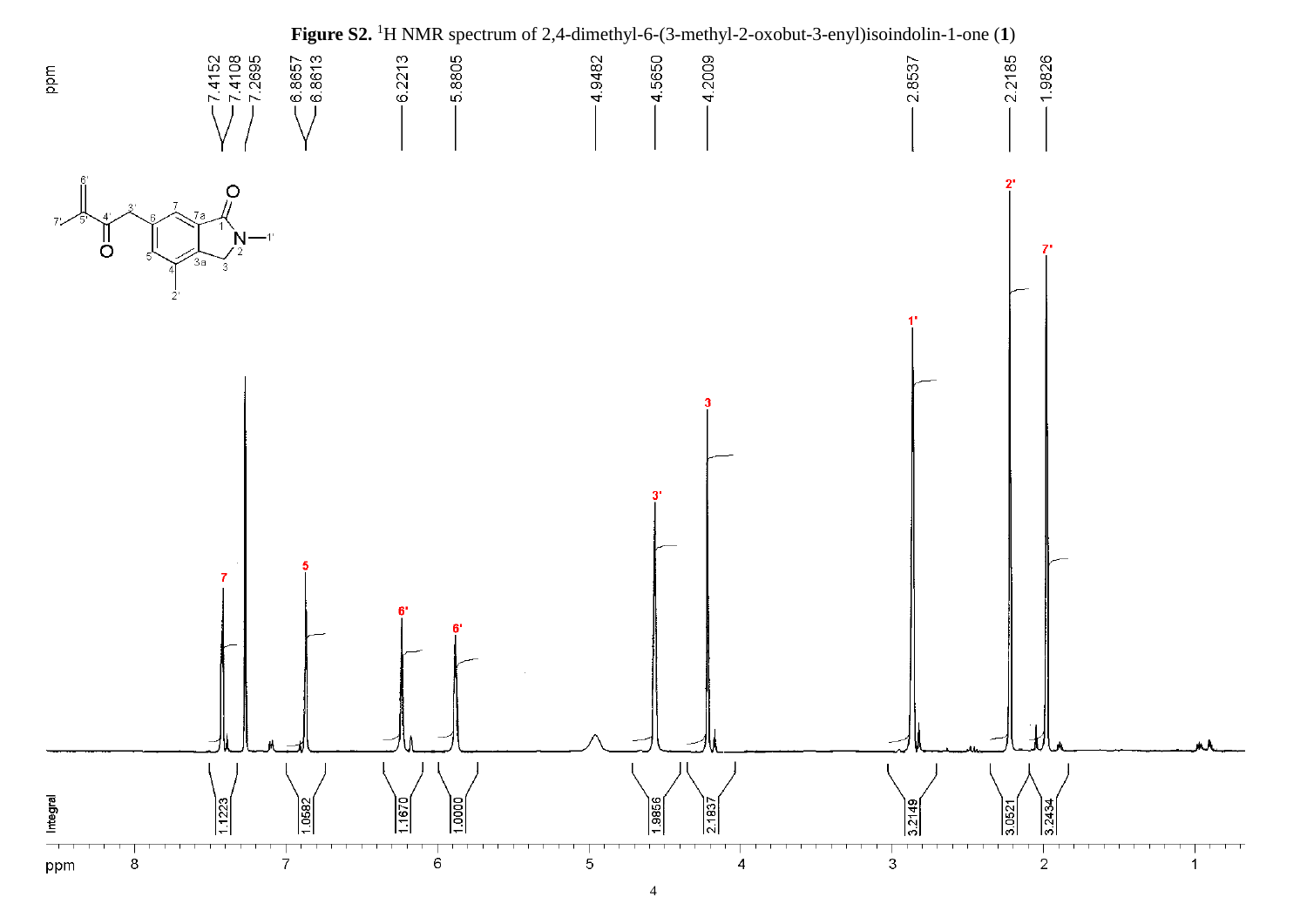

**Figure S3.** HSQC NMR spectrum of 2,4-dimethyl-6-(3-methyl-2-oxobut-3-enyl)isoindolin-1-one (**1**)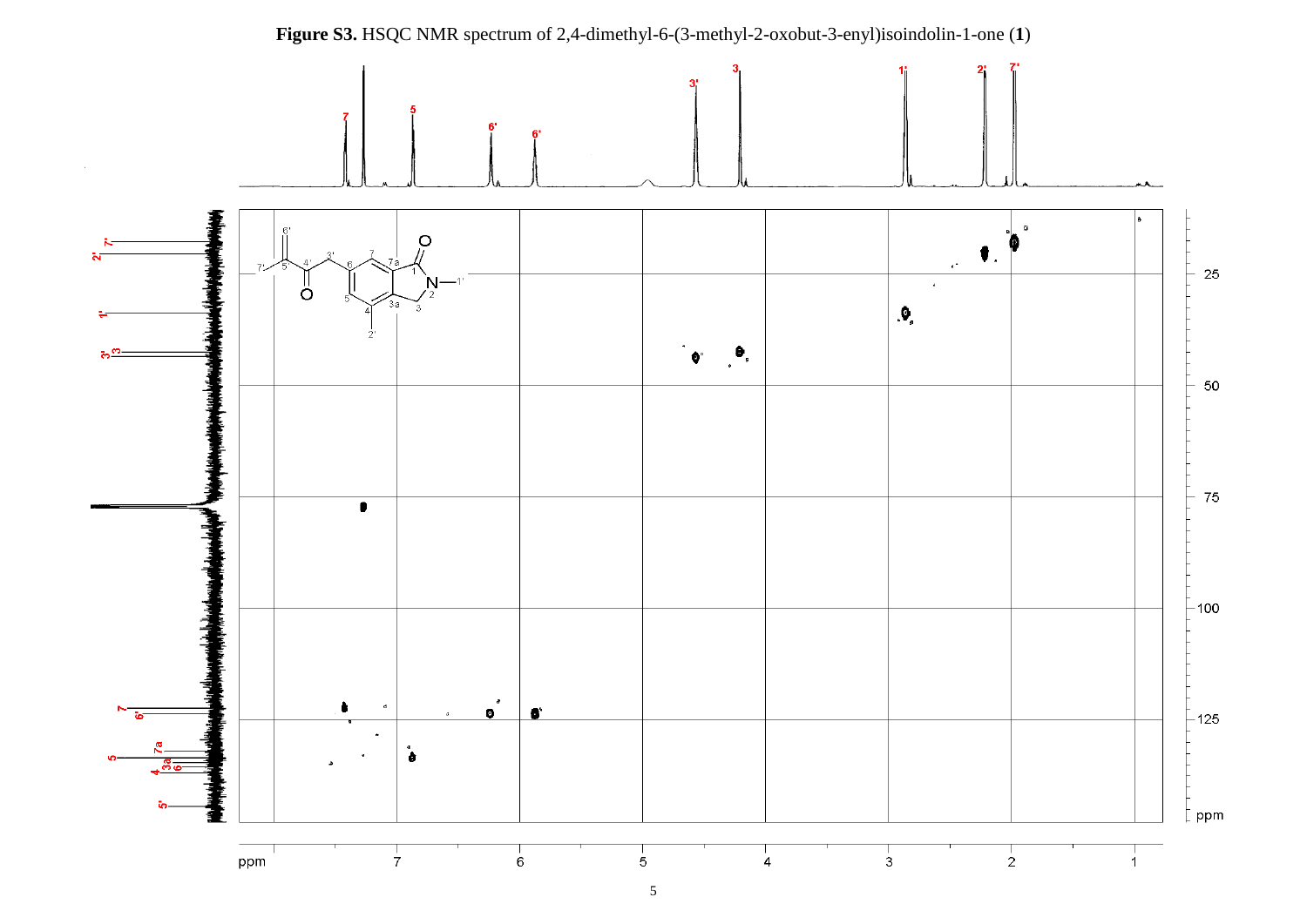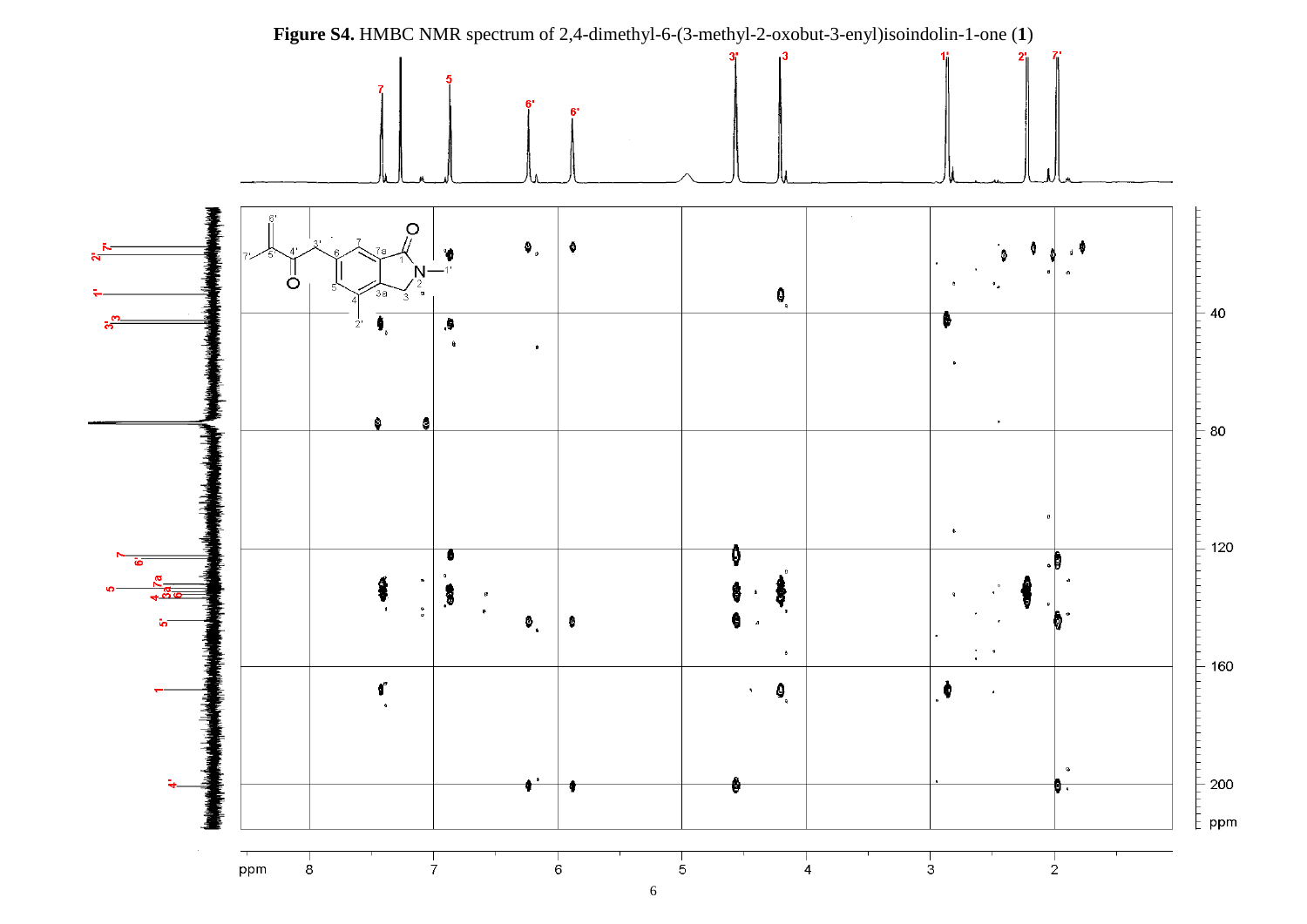

## **Figure S5.**  <sup>13</sup>C and DEPT NMR spectra of 2,5-dimethyl-6-(3-methyl-2-oxobut-3-enyl)isoindolin-1-one (**2**)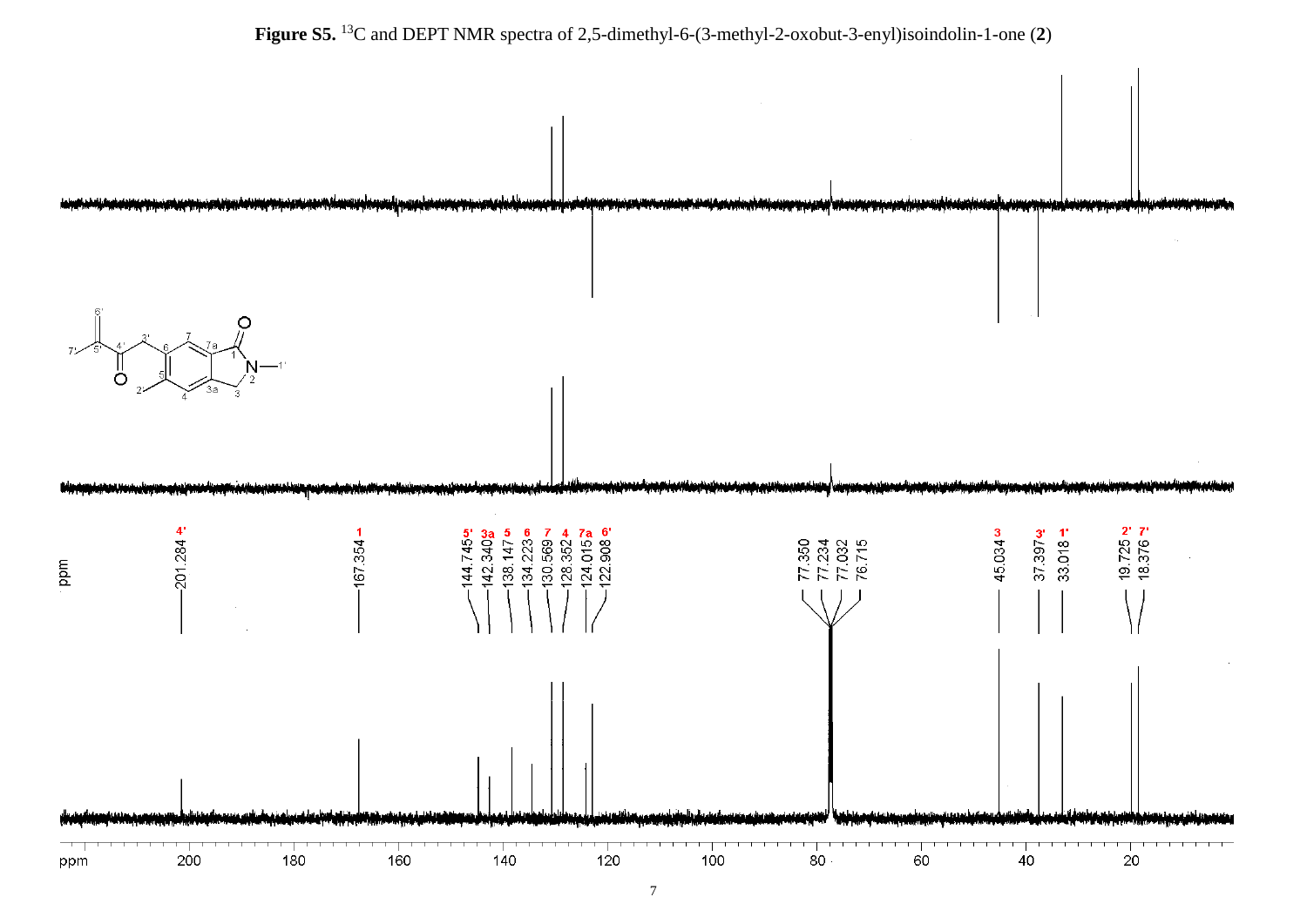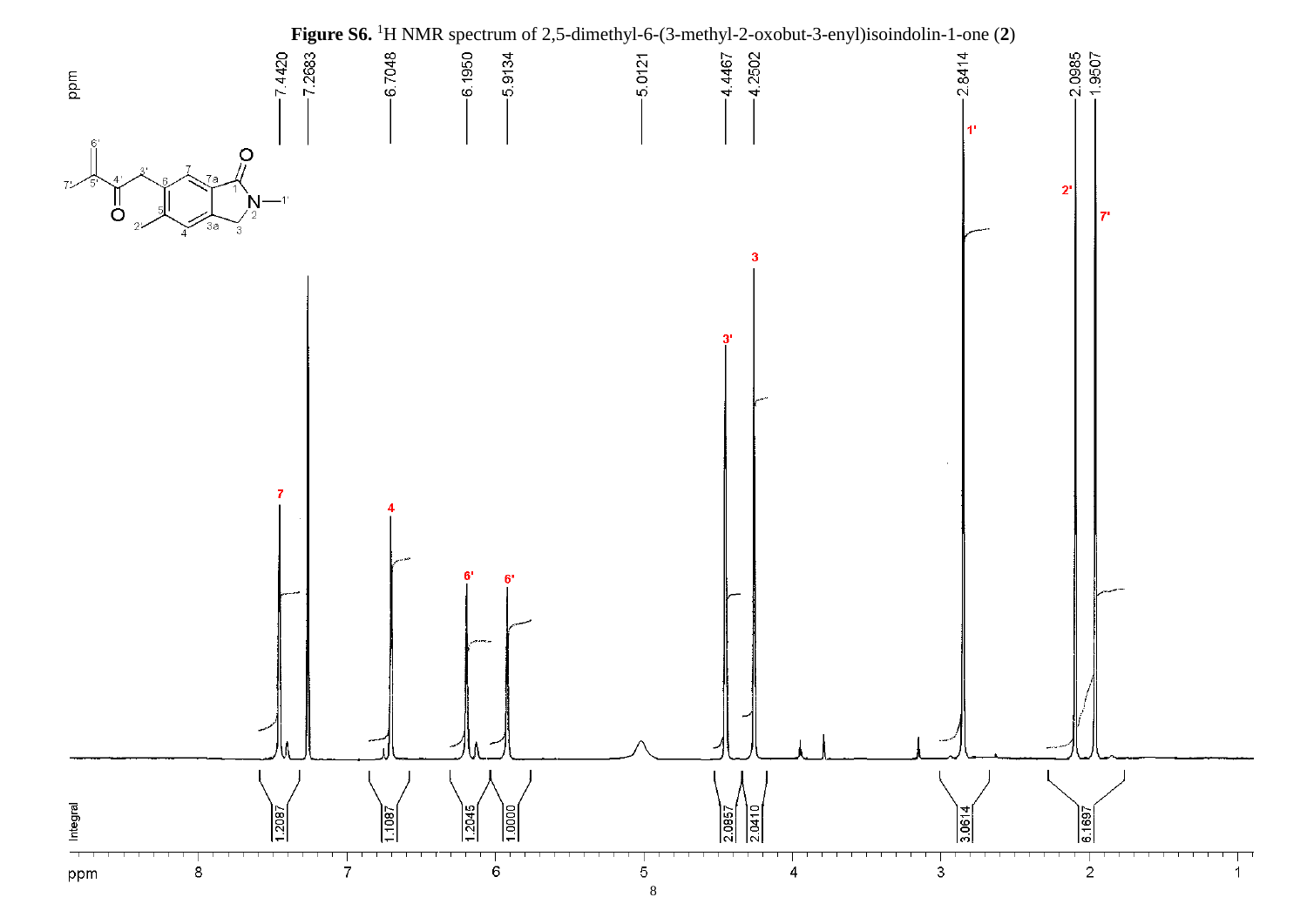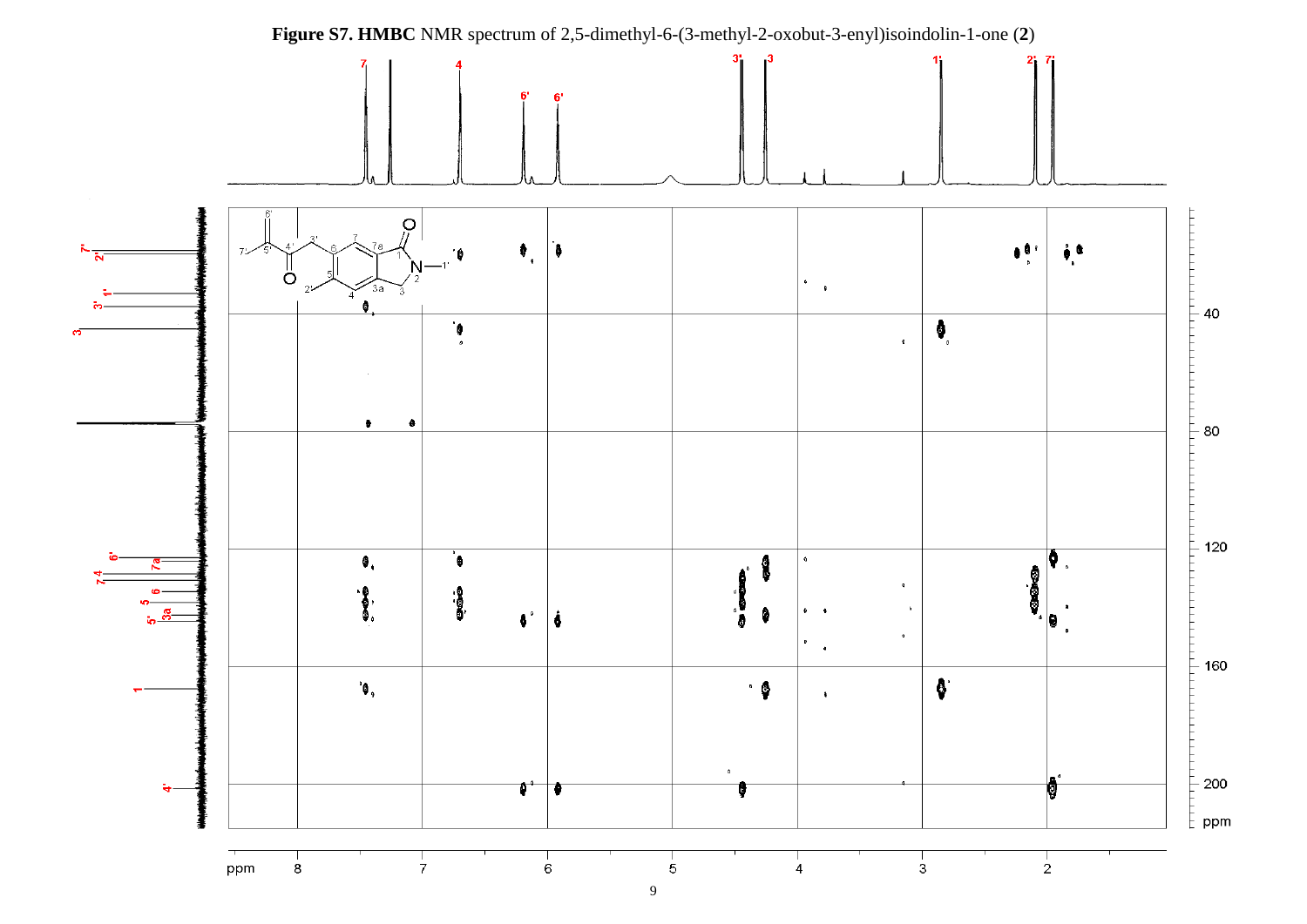

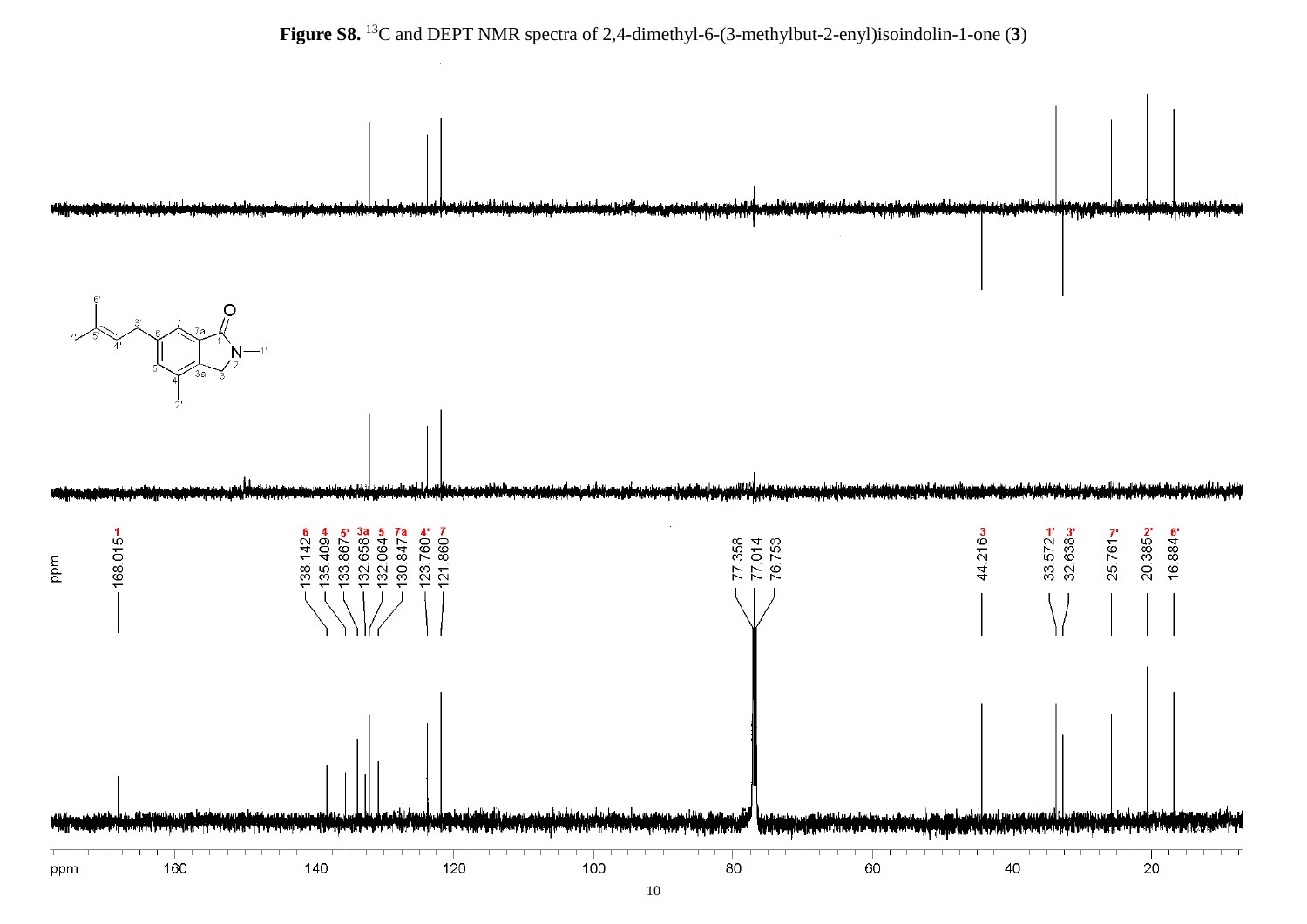

 $11\,$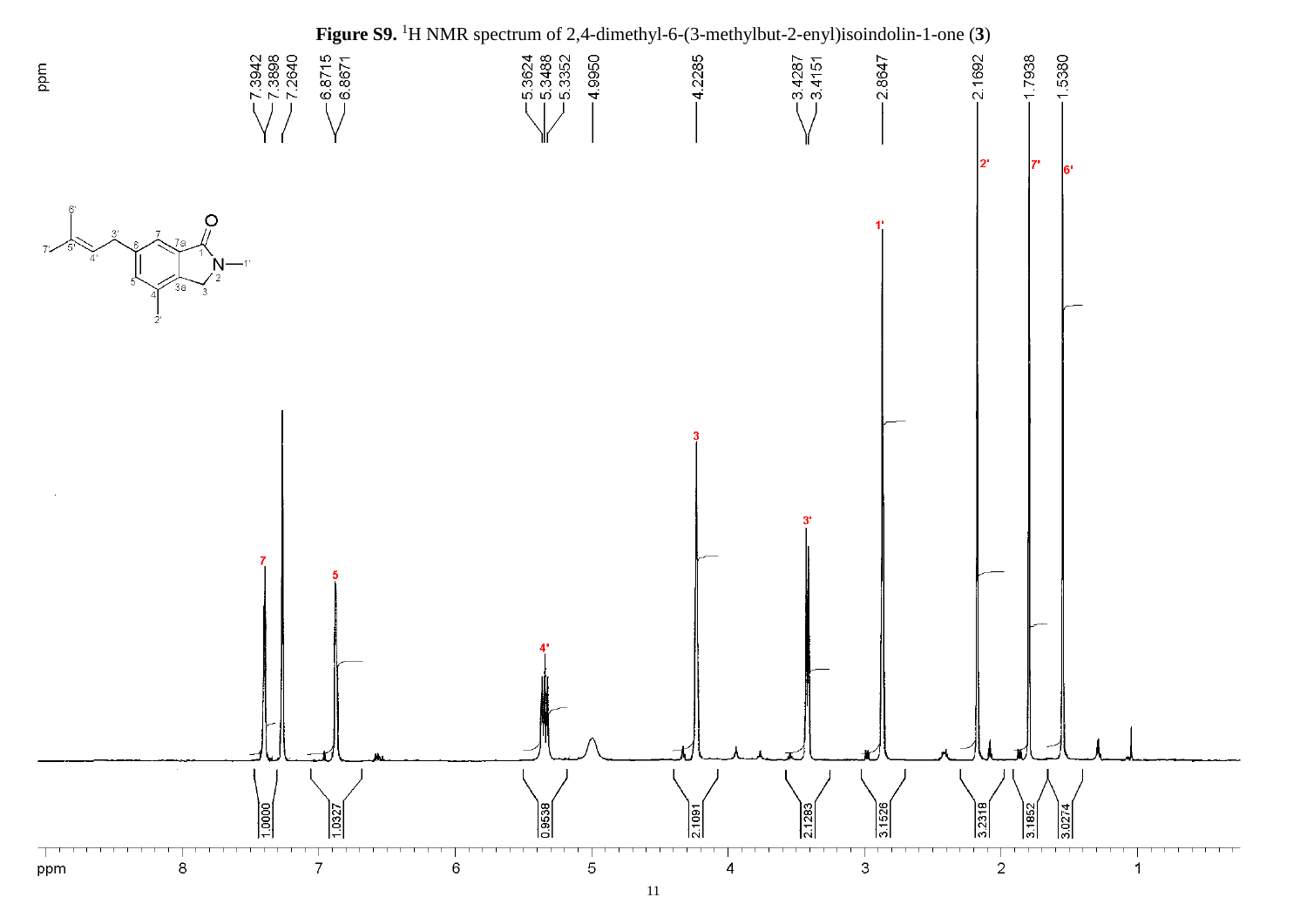